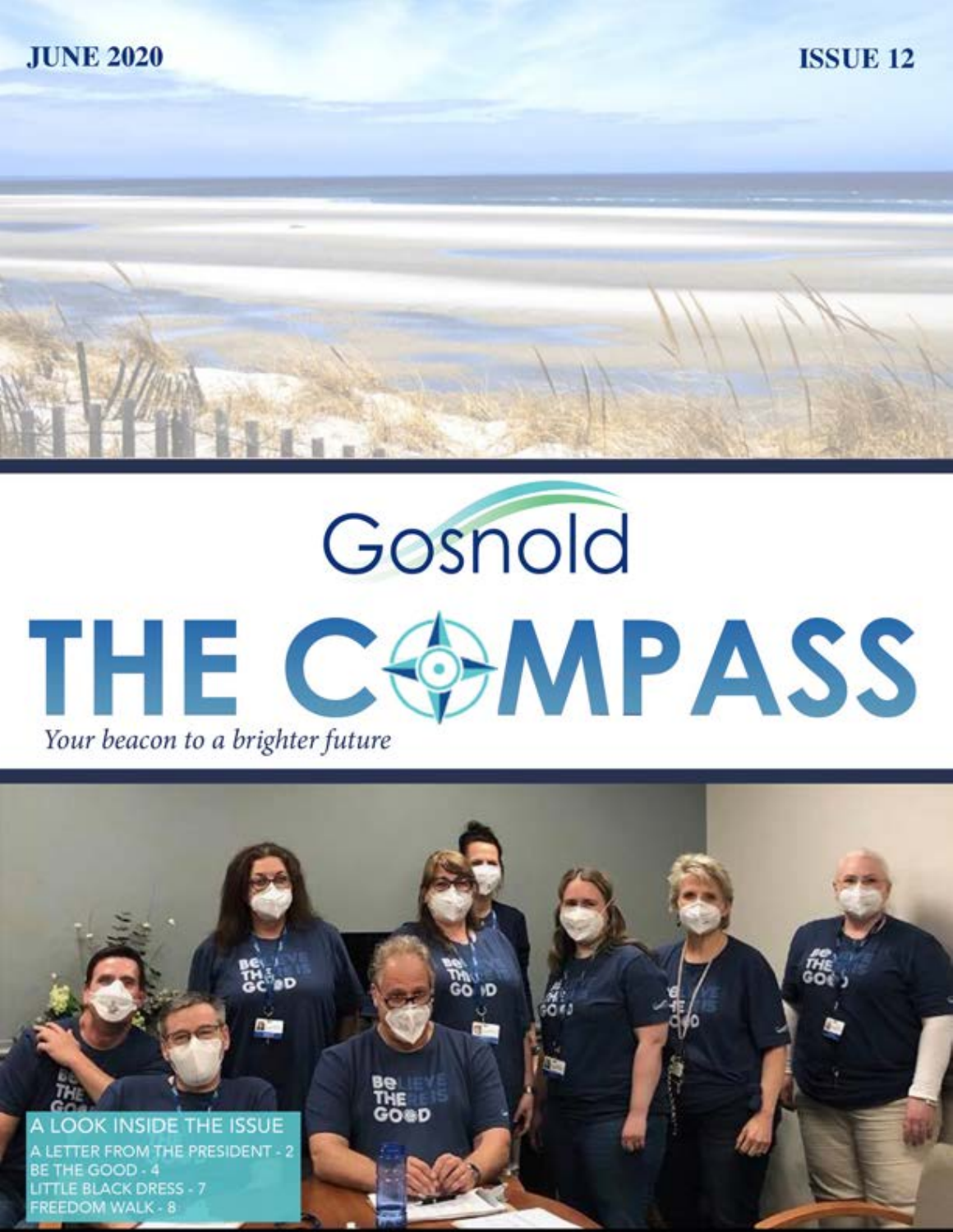#### **JUNE 2020**

#### **ISSUE 12**

#### Welcome to the June 2020 edition of COMPASS.

It has been awhile since you have heard from Gosnold, and for good reason. Since early March nearly all of our collective wisdom, energy, and expertise have centered on sustaining Gosnold's programs and services amidst the Coronavirus pandemic. We took aggressive measures to keep our vital services open for people affected with substance use and mental health problems.

Like other inpatient and congregate healthcare facilities, Gosnold worked hard to manage the unique hazards posed by this invisible virus so that our staff were equipped and confident to safely serve patients in need. This was no easy feat. With a workforce of greater than 450 personnel, Gosnold was able to manage both patient and staff complexities.



Through the Coronavirus pandemic we learned that patients were eager to enter

Gosnold services. Our programs continued to thrive at near-full occupancy despite unexpected twists-and-turns along the way. As communities and families struggled with children home from school, adults with significant work disruption, and increased social isolation and despair, we observed upward trends in substance use, anxiety, and depression.

Essentially, we experienced...first hand...a greater need for Gosnold during the Coronavirus pandemic. One might think COVID-19 would ravage a mid-sized nonprofit such as Gosnold. In fact, the opposite occurred. The organization, its staff, patients, and supporters coalesced in recognition of the sustained need for the services we provide.

Amidst apprehensions and worry, our Gosnold team became stronger, more unified, creative, and energized. This feeling of joint purpose was alive for all to see and feel on Gosnold's "Be the Good" Day on June 5th. We feature pictures from that special day later in this newsletter. "Be the Good" Day provided an opportunity for all staff to reflect on and celebrate all that is special at Gosnold. There is much to celebrate. The day also served as a personal reminder for me as to why I commit to this great organization as its CEO.

And while the pandemic and its effects are far from over, we celebrate our resilience, begin to re-engage with our community, and prepare to resume site-based operations at all Gosnold locations. We do not consider this as a re-opening at Gosnold. We have been changed by this pandemic and frame the weeks to come more so as a restoration, where we emerge as a better and stronger organization than before.

Better and stronger because we have:

Re-invested in our magnificent workforce and integrated their feedback on employment arrangements that are mutually beneficial;

Secured private and government funding to support operations during and after this pandemic;

Strengthened relationships with philanthropic sources...always in our corner...but now even more so:

Developed pandemic-related clinical and operational policies that prepare the organization to withstand similar pressure into the future;

Cultivated a more unified, collaborative, and cohesive workforce, which has re-ignited passion within Gosnold for our important mission.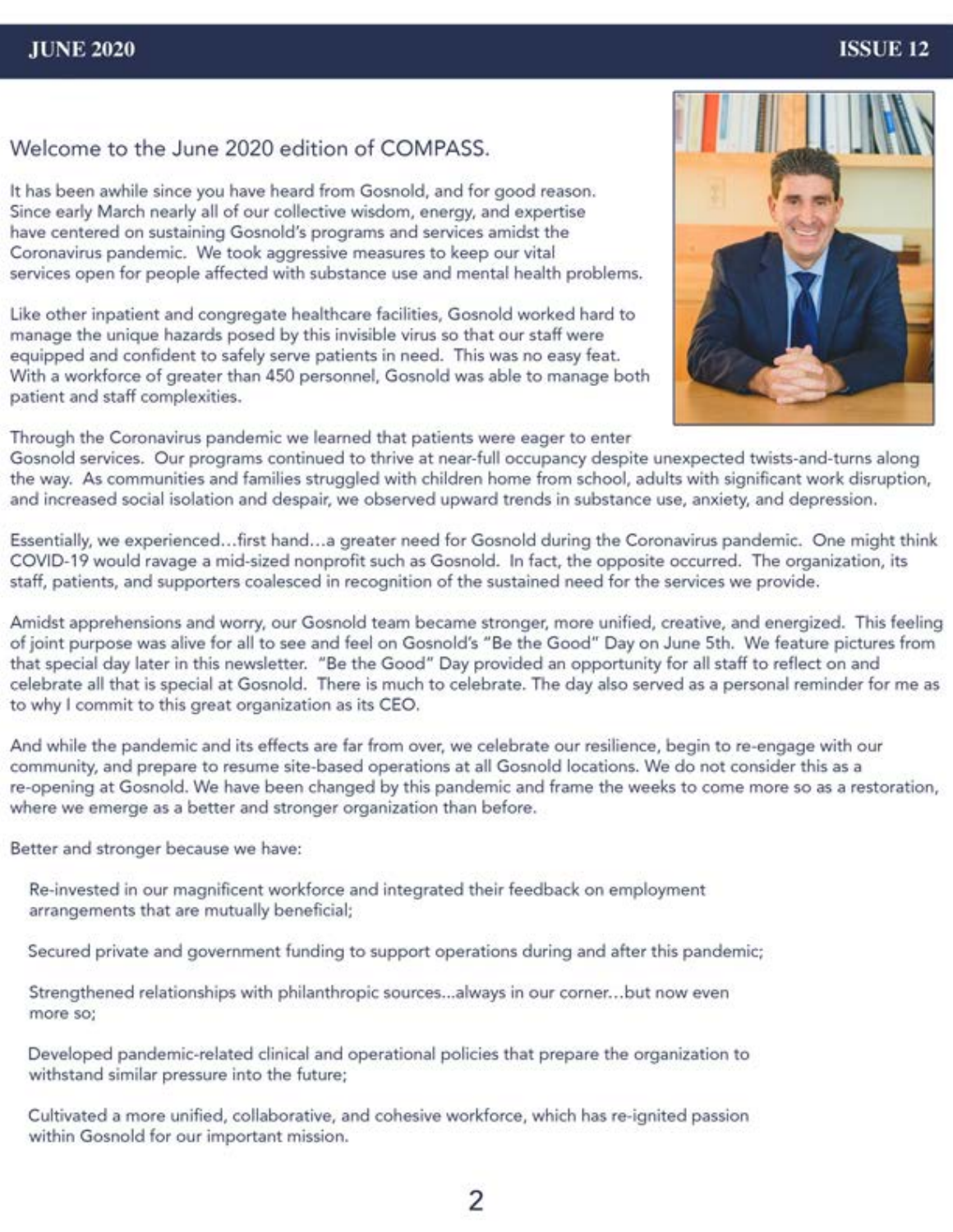Despite the hardships across recent months, our efforts have inspired. We hold a bright outlook for the future and look forward to serving patients and families in our mutual quest to restore hope, support recovery, and build healthy families and communities. Eager to re-connect with those who support our important mission, Gosnold will host the Gosnold Freedom Walk/Run from July 20 - 26.

As our premiere public summer fundraiser, the Gosnold Freedom Walk/Run celebrates post COVID-19 community engagement, and the freedom that comes from positive community connection, physical activity, and a substance-free lifestyle. Please see page 8 for details on how you can support Gosnold in our effort to sustain unfunded and underfunded programs and services.

Our gratefulness for friends...like you...abounds. We know the upcoming weeks and months will continue to challenge our strength and resolve. But, this virus is no match for the ingenuity, commitment, passion, and care of our Gosnold family. We will be here after this virus passes.

You can count on Gosnold.

Stay healthy and well.

Richard Curcuru, LICSW President and CEO Gosnold, Inc.



Pictured above are the following members of senior leadership (L-R): Richard Curcuru, CEO; Allie Anderson CCO; Beth Folcarelli, COO; Mike Cawley, CHRO

## ON THE COVER

Featured on the cover are the following heroes from Gosnold @ Cataumet (L-R): Ron Smith; Tim Ryan Sherrill White; Ron Marcellus; Allyson Simon; Patricia Whitney; Amanda Willis; Beth Lombardo; Kim Gaudet



During the week of May 18 through May 23, 2020, the Prevention Partnership (a program of Gosnold's Prevention Division), the Bourne Substance Free Coalition, and volunteers from the John Wesley United Methodist Church, came together for the Semi-Annual Sticker Shock Campaign, "Think Twice." This national event aims to reduce underage drinking and reminds adults that it is illegal to buy or serve alcohol to minors. Staff and volunteers worked collaboratively with 12 liquor stores in Falmouth and Mashpee, as well as participating locations in Bourne. Pictured here, youth from the John Wesley United Methodist Church celebrate their accomplishment. Youth placed more than 9000 Sticker Shock Labels on wine and beer bags.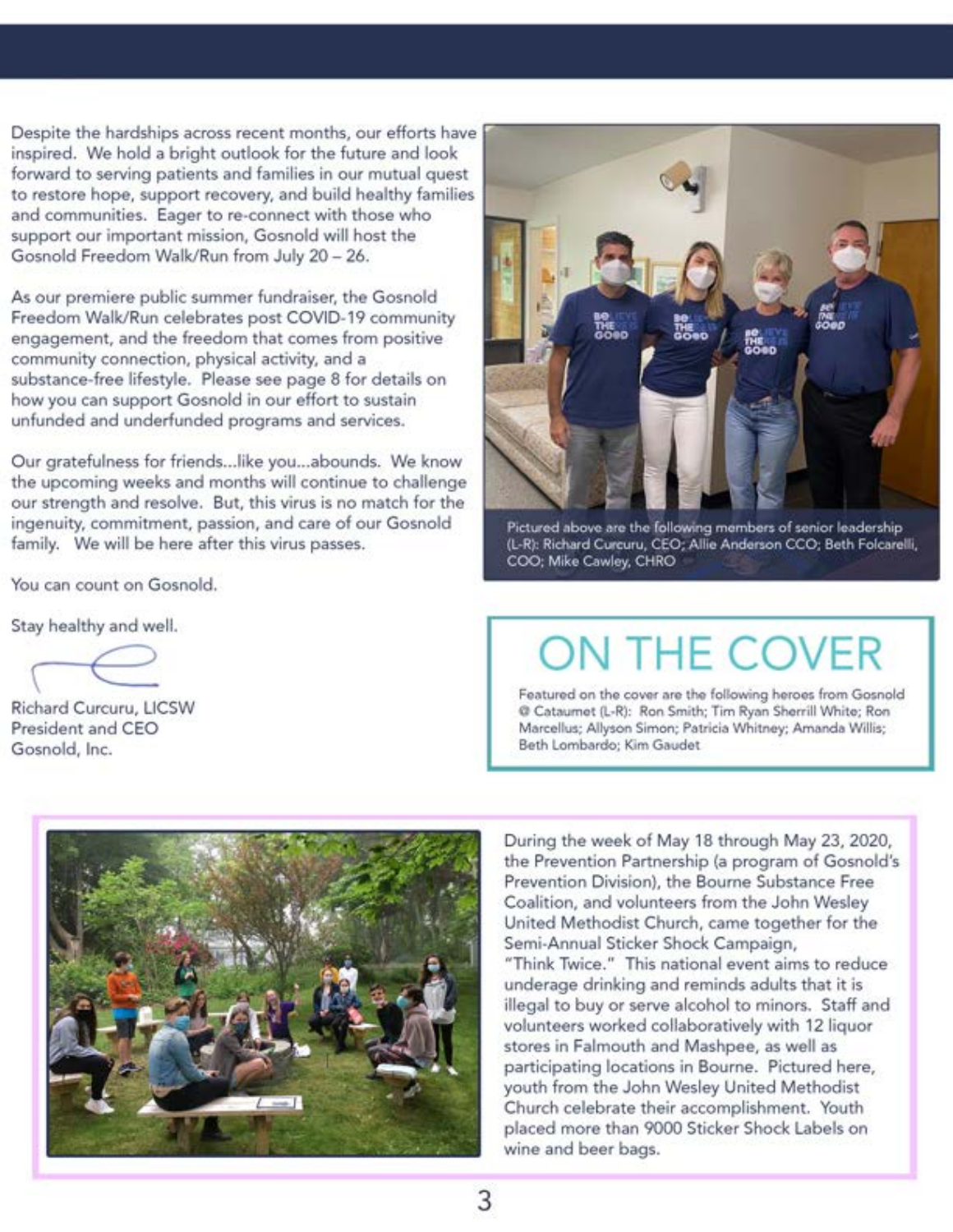# BELIEVE THERE IS GOOD



In response to the heroic efforts of staff who braved the Coronavirus pandemic to keep Gosnold's 150 beds of inpatient, rehabilitation, residential, and sober living services available to adults in need, Gosnold held, "Be the Good" Day on June 5, 2020.

While the pandemic and its effects are still of significant concern, Gosnold has noticed a downturn in COVID-19 cases and now prepares to resume all site-based services effective June 29th. As part of our re-opening effort, Gosnold held a commemorative event to celebrate the courage, resilience, and care shown by our exceptional team throughout the challenges of this pandemic.

The day celebrated staff in inpatient, outpatient, and business settings.

This amazing group of individuals faced risk each day but were undeterred. Our workforce focused its energy, expertise, and passion for mission into making Gosnold a safe place for each patient seeking treatment. Despite ups-and-downs, and danger and joy, Gosnold staff continued to "show up" for our patients each day.

In partnership with Life is Good, Gosnold staff wore their "Be the Good" shirts and spent the day celebrating the camaraderie that comes along with sticking with your teammates through thick and thin. We caught much of the day in pictures and video. Congratulations to Gosnold's front line workers, who are "essential"...indeed...to Gosnold and the patients we serve.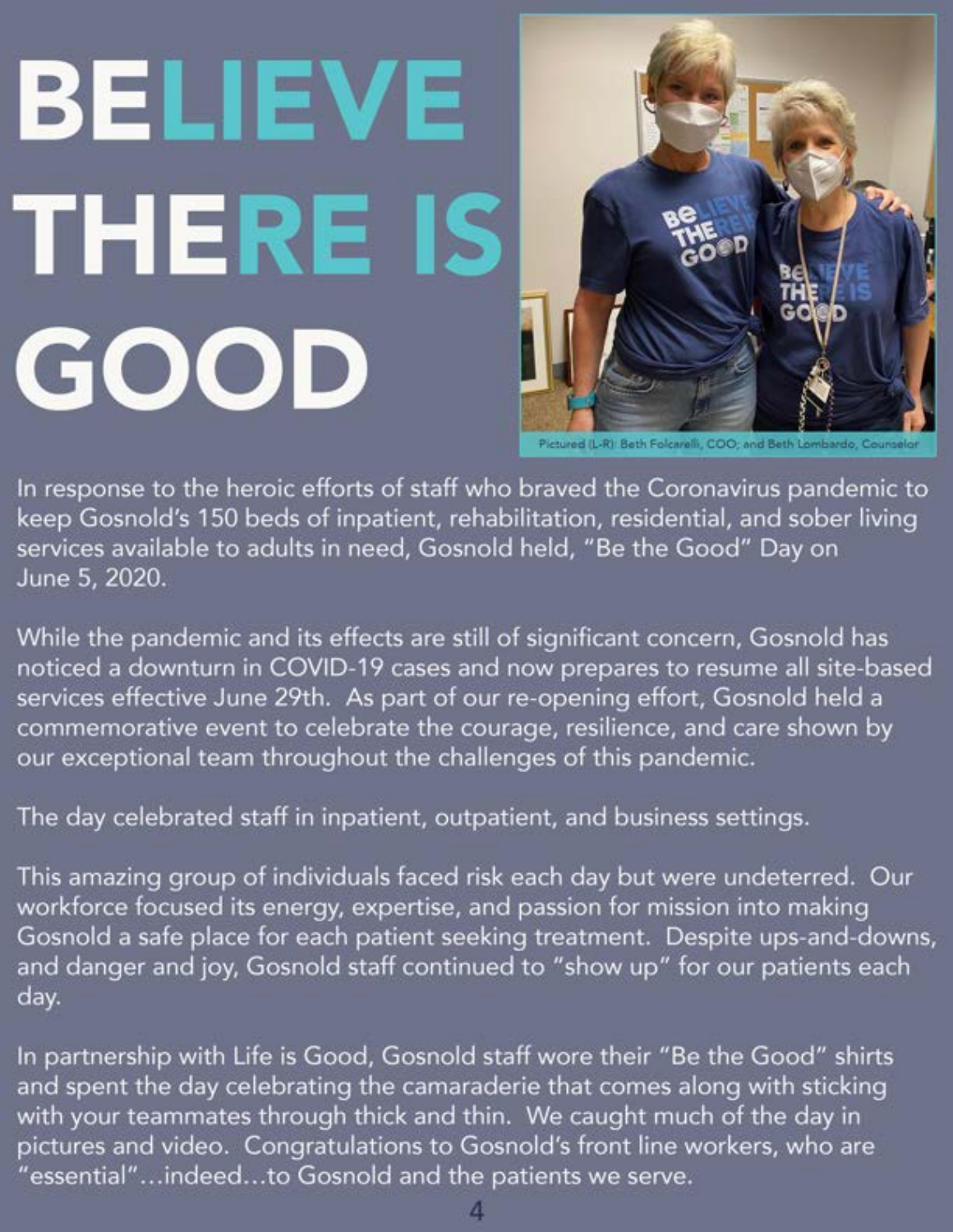From Gosnold @ Cataumet (L-R): Dave Pearlstone; Adrienne Andersen; Ron Smith; **Jeff Nelson** 

## BELIEVE



From Organizational Advancement (L-R): Anne Taylor & Karen MacDonald



From Gosnold Treatment Center (L-R): Lori Porter; Peter Keenan; Adam Gendreau; Jennifer Andrade; Tanya Kohli; Patrick Konyn

5



From Gosnolt Treatment Center (L-R): Patrick Konyn and Luke Adami-Bransfield

GOOD

## THERE IS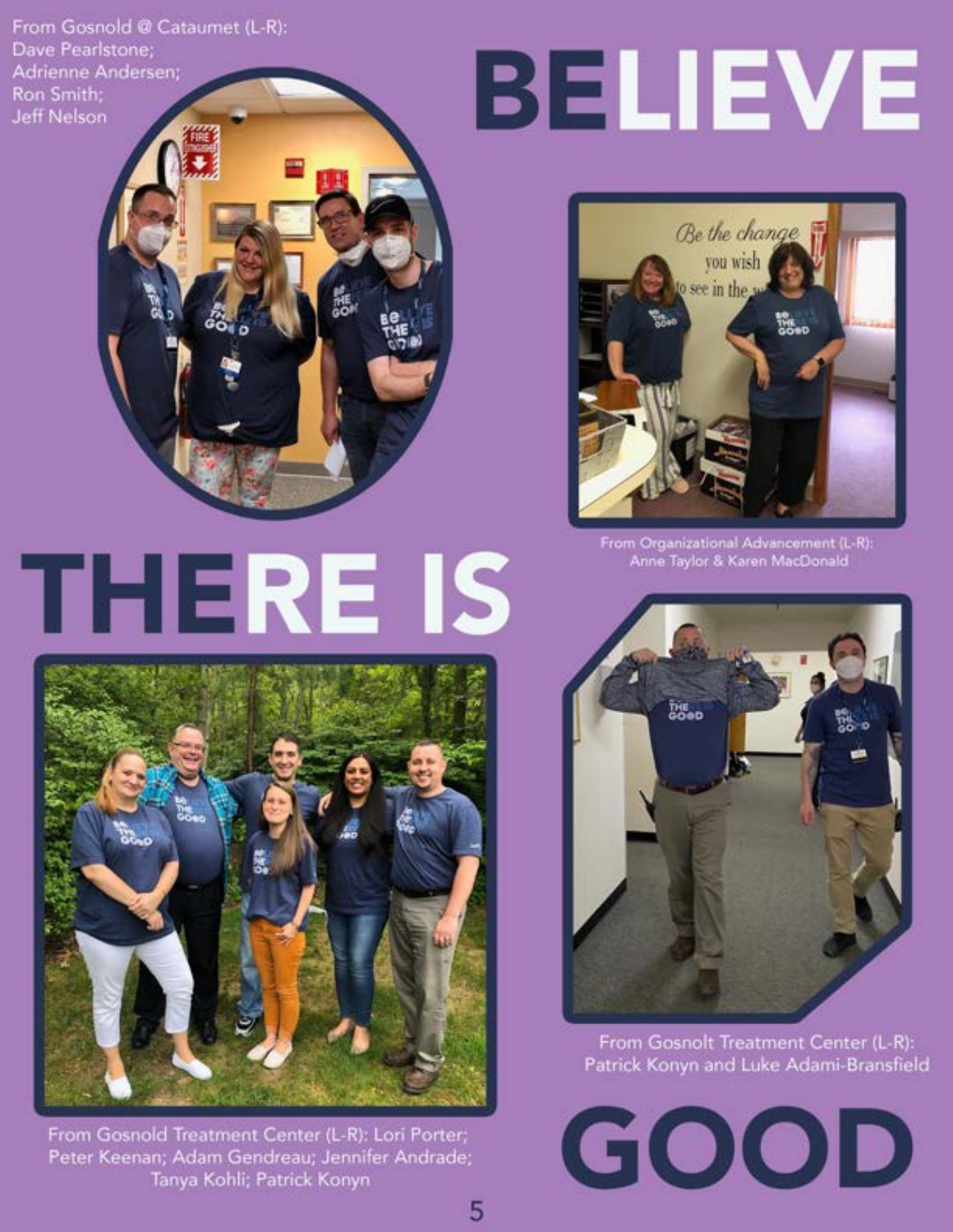## BELIEVE



From Miller House (L-R): Martha Jaxtimer; Michael Corcoran; Brian Hickey; Evan Whitney; Michael Zecco; Thomas Slayter

# THERE IS



From Partial Hospitalization, Centerville (L-R): Front Row: Nick LeRoy & Paul Bender Back Row: Libby McCann; Kate Gregory; Wanda Springer; Christine Wilcox; Kristen Kania





From Falmouth Outpatient (L-R): Bob Lambroschino; Bethany Kerins; Judy Kelley; Gina Mascali; Michelle Nickerson; Tom Cunning



**From Gosnold** @ Cataumet (L-R): **Mary Fisher**  $8<sub>k</sub>$ Jenny Raffa



From Culinary Services (L-R); Robert Collyer; Gretchen Northrop; Danielle LeBrun; John Holmes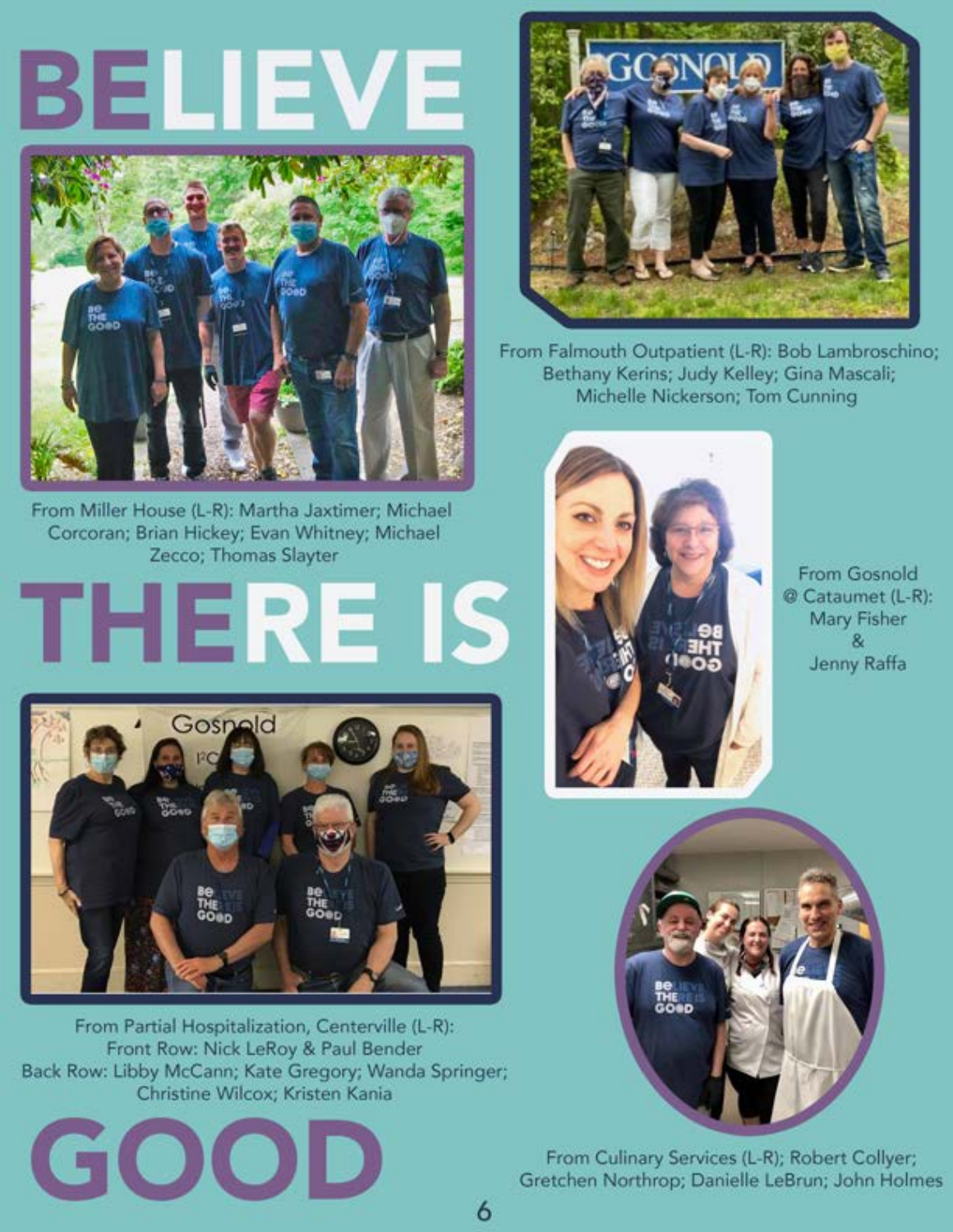

On March 5th, Gosnold's "Little Black Dress" with Bill Graham brought awareness, resources, and support for Gosnold's Emerson House for Women. Thank you to sponsors, The Flying Bridge Restaurant, Bill and Linda Zammer, The Herren Project, and Cape Cod Church.

Featured speaker, Christine Mazgelis captivated the attention of businesswomen from the Cape Cod area and elsewhere, as she shared her journey of recovery and transformation.

From Gosnold supporting this event, were: Richard Curcuru (CEO); Linda Zammer (Board of Directors, Secretary); Michael Dias; Cyndi DiNardo; Elizabeth Folcarelli; Mary LeClair; Karen MacDonald; Patricia Mitrokostas; Rick Martin; Angela Shepherd; and Anne Taylor.

PROCEEDS BENEFIT GOSNOLD'S EMERSON HOUSE

Eastern Bank ladies show strong support for women beginning their path to recovery at Gosnold Inc.'s Emerson House. Located in historic West Falmouth, our Emerson House is a place of learning, hope, re-stored optimism, and new beginnings.

Emerson House is also a safe and powerful place LED by women, OPERATED by women, and dedicated TO women.

It is real. Real staff...expert in helping women rebuild spirit and confidence...passionate about helping women reclaim their lives...and



committed to supporting moms to change the course of their child's earliest experience.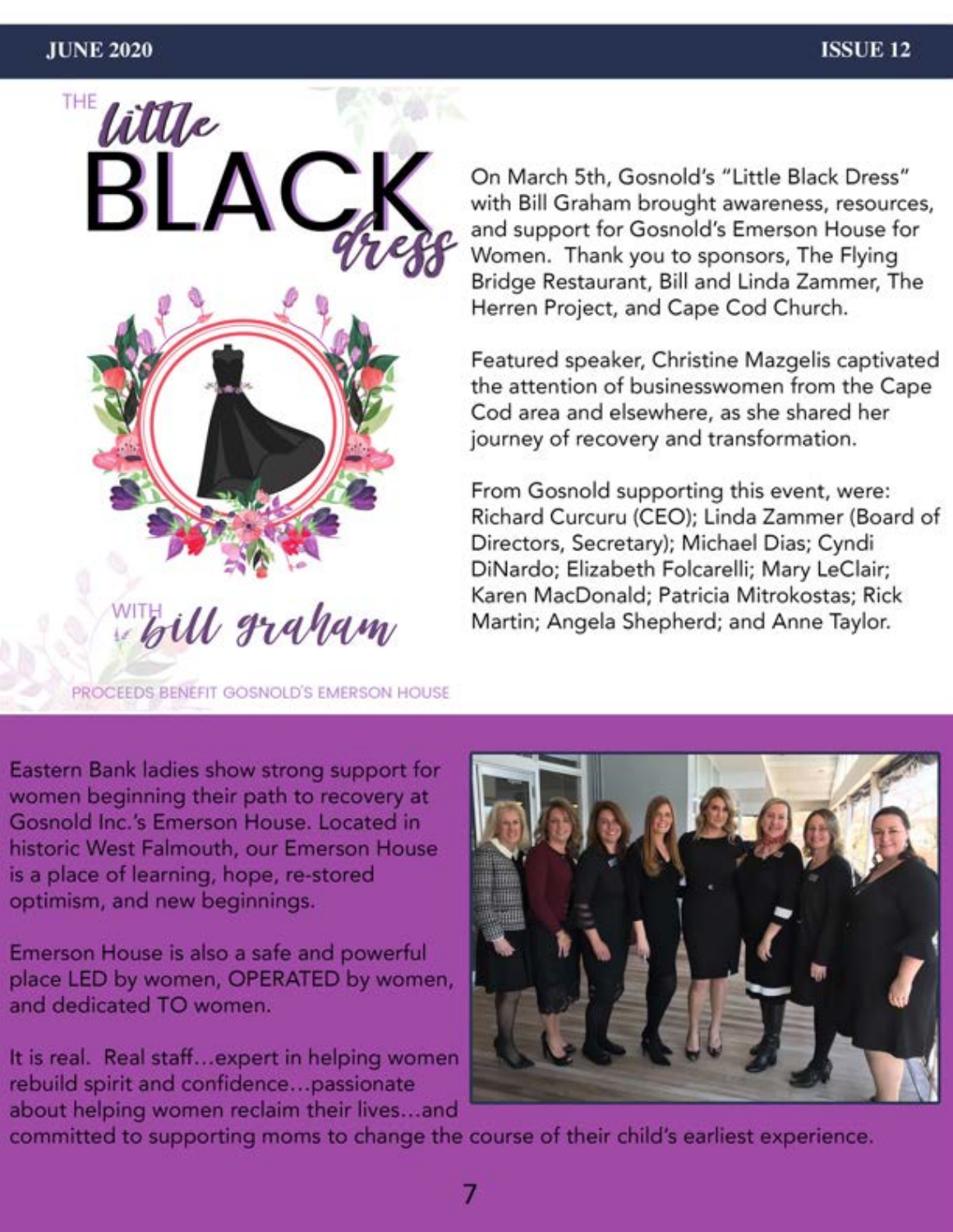

Extraordinary hardship requires extraordinary action. The need for Gosnold's services is greater than ever before. We continue to be here for those who seek good health and lasting recovery.

The Coronavirus Pandemic reminds us to appreciate optimal health and human connection. The safety measures practiced during the pandemic created great hardship for individuals affected with substance use and mental health challenges.

It's time to join together and walk to support lasting recovery.

Please consider supporting our important mission to further addiction treatment as we embark on Gosnold's Freedom Walk/Run scheduled for **July 20 - 26, 2020.** 

#### **Consider supporting the Gosnold Freedom Walk in the following ways:**

1. Donate to any of the three Freedom Walk/Run Teams to help the team raise resources and awareness for Gosnold, Inc. You can find all the details at [www.gosnold.org.](http://www.gosnold.org)

2. Join a team and walk to achieve your team's goals. Just register for the team (\$30 dollars), walk or run during the week July 20 - 26, record and report your miles, and spread the word to others. Register at the Freedom Walk/Run web site [https://www.firstgiving.com/event/Gosnold/The.](https://www.firstgiving.com/event/Gosnold/The) Discounted rates apply for any person who lives in Sober Living.

3. Make a general donation to the Gosnold Freedom Walk/Run to support prevention, treatment, and recovery for individuals affected with substance use disorder.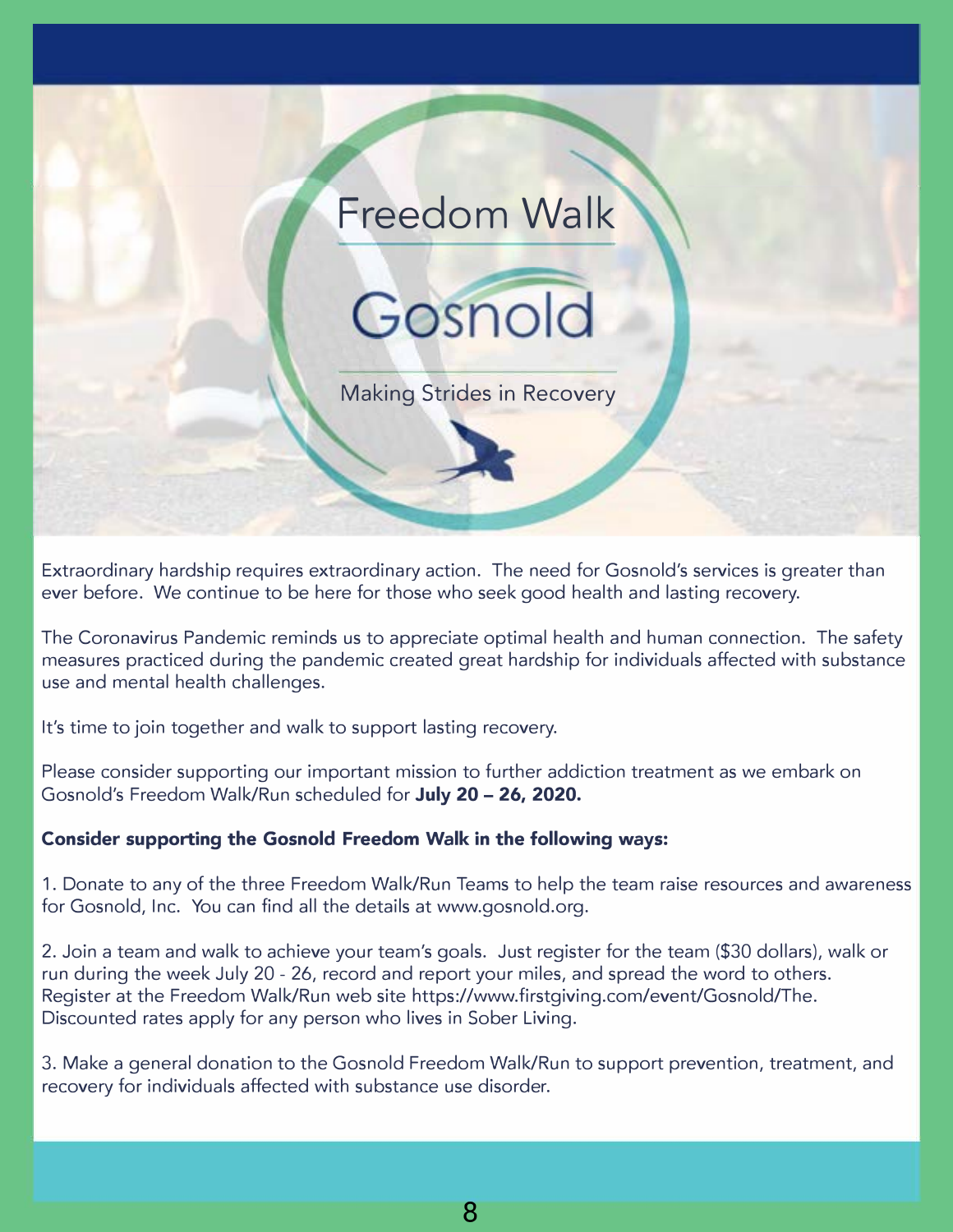## Meet the Alumni Team Leader, Ben Haas

Ben is an alum from Gosnold at Cataumet and Miller House. He now lives in Falmouth and works for the company that started his journey.

Recovery is a journey. It is a battle between what you perceive you can do, and what you are actually capable of. Hope and faith in oneself is the key. I run because it is a daily reminder of the struggle and pain in recovery, but also its many benefits. I can challenge myself to go beyond what I had thought to be possible, discover new limits and break through them. It gives me strength. Strength in myself and in my process. I am running for Gosnold because of what they have done for our community. Our battle against addiction can not be won alone. Together we are strong. We challenge ourselves to become better people each day, and we love



and support each other in that journey. I can think of no better cause.

## Meet the **Employee Team** Leader, **Melissa Lonergan**



Melissa Lonergan has been serving Gosnold's mission as a Recovery Coach and Manager since 2011. You can find Melissa cheering on the Gosnold "cause" by helping patients, supporting colleagues, building awareness for Gosnold, and fighting the stigma associated with substance use disorders.

Melissa continues to serve as a passionate champion for people on the path to recovery. You can always find Melissa's smiling face, "can do" attitude, and warm heart supporting all that Gosnold seeks to accomplish.

## How We Recognize a Job Well Done

Gosnold will host an award celebration on Friday July 31, 2020 from Noon - 1 PM at 200 Ter Heun Drive - Location of Gosnold Treatment Center. Come join CEO Richard Curcuru and Gosnold supporters for a cookout lunch and award ceremony. We have plenty of room to respect social distancing guidelines. Raffle giveaways for Alumni and Staff!